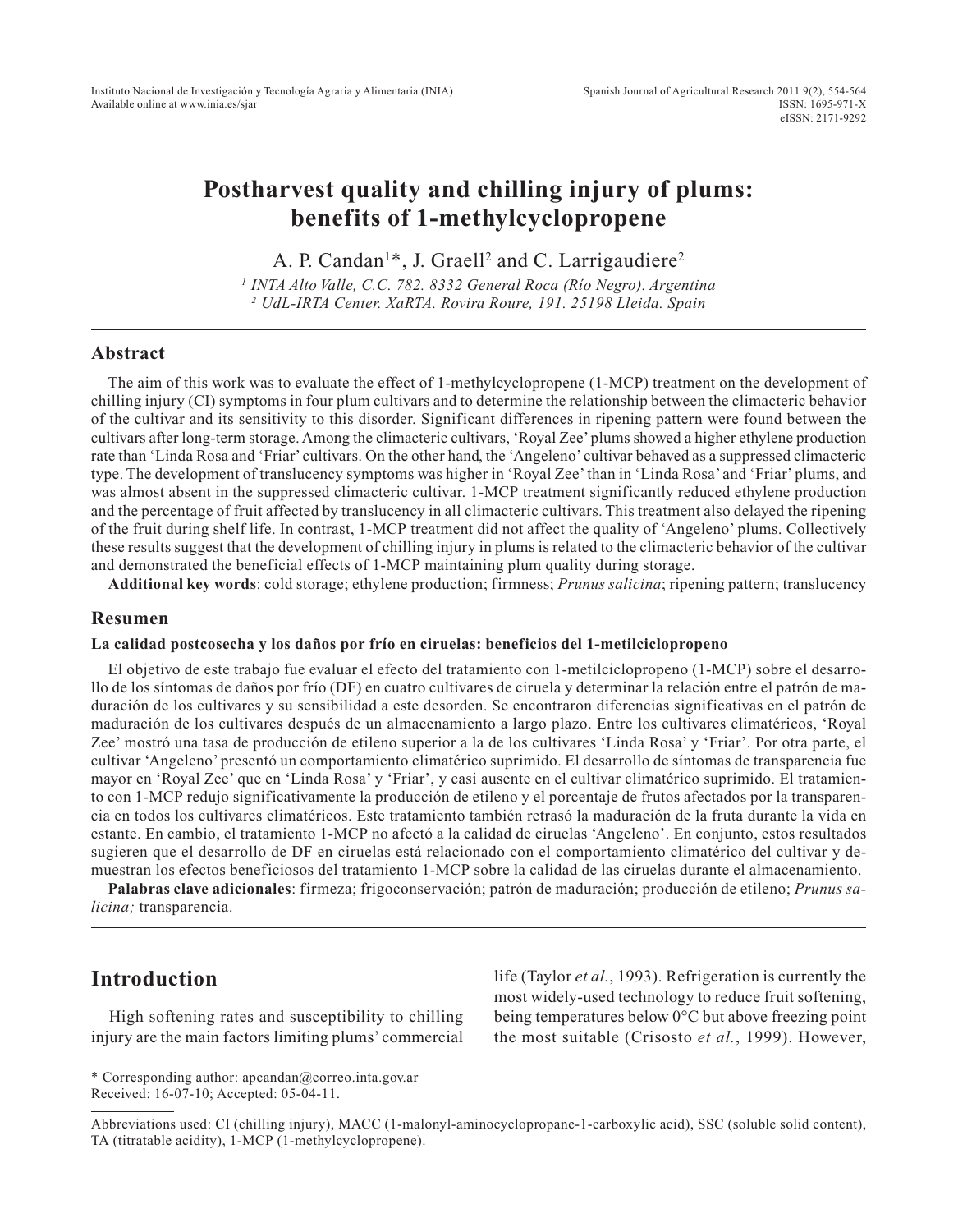long-term storage under these conditions promotes the development of chilling injury (CI) symptoms such as flesh translucency and browning. Symptoms usually appear during the ripening period at 20°C, with consumers who detect this problem and complain. Flesh translucency is one of the most frequently observed symptoms in plums; it presents itself as a translucent and gelatinous area around the stone, also characterized by a loss of juiciness (Taylor *et al.*, 1993).

The physiological basis of CI in plums remains to be better explained. According to Lyons (1973), CI is primarily related to modifications in membrane permeability associated with a membrane-lipid transition from a flexible liquid-crystalline to a solid-gel structure. This first event would lead to a cascade of secondary events, resulting in a loss of regulatory control and metabolism imbalance, cell autolysis, and finally the development of a variety of chilling symptoms (Wang, 1989). Flesh translucency is also associated to loss of membrane permeability but also to an increase in soluble pectin that forms a gel in the intercellular spaces causing the translucency symptoms (Taylor *et al.*, 1993).

Previous study (Larrigaudière *et al.*, 2009) has demonstrated that CI symptoms in 'Larry Ann' plums are probably not caused by an oxidative stress, but related to changes in ethylene metabolism and especially in the levels of 1-malonyl-aminocyclopropane-1-carboxylic acid (MACC). In general, ethylene has been related to the development or worsening of different physiological disorders associated to chilling injury (Kader, 1985). 1-methylcyclopropene (1-MCP), an inhibitor of ethylene action, is effective to reduce the appearance of chilling injury in pineapples (Selvarajah *et al.*, 2001) and in different avocado cultivars (Pesis *et al.*, 2002). This treatment can also reduce the incidence of translucency in 'Blackamber' (Candan and Calvo, 2005), 'Fortune'(Menniti *et al.*, 2006) and 'Larry Ann'(Candan *et al.*, 2008) plums cultivars. However, this effect cannot be generalized, as both susceptibility to chilling injury (Crisosto *et al.*, 1999; Candan *et al.*, 2008) and response to 1-MCP treatment (Abdi *et al.*, 1998; Martínez-Romero *et al.*, 2003; Valero *et al.*, 2005) are cultivar-dependent.

The aim of this work was to evaluate the effect of 1-MCP treatment on the development of CI symptoms in four plum cultivars and to determine the relationship between the climacteric behavior of the cultivar and its sensitivity to this disorder.

# **Material and methods**

#### **Plant material**

Japanese plums (*Prunus salicina* L.) of 'Royal Zee', 'Linda Rosa', 'Friar' and 'Angeleno' cultivars were harvested from a commercial orchard in Río Negro (Argentina), according to fruit firmness. The fruit were immediately taken to the laboratory, where maturity at harvest was determined on 3 repetitions of 20 fruit. Fruit of two homogeneous lots from each cultivar were treated with 0 (Control) or 0.40  $\mu$ L L<sup>-1</sup> of 1-MCP for 24 hours during fruit-cooling. The fruits were stored at 0°C and 90 % RH for 30 and 50 days and the quality evaluated after removal from the chamber and after 3 and 7 days of shelf life at 20°C on 3 repetitions of 20 fruit each.

### **Ethylene production**

Ethylene production rate ( $\mu$ L kg<sup>-1</sup> h<sup>-1</sup>) was determined right after harvest and after storage on 3 repetitions of 6 fruit, during 21 days or until the climacteric maximum was reached. The fruit were weighed and enclosed in 3-L jars for 30 min at 20°C and then, 1 mL sample was extracted from the headspace. The sample was analysed with a gas chromatograph (GC-14A, Shimadzu, Japan) equipped with an alumina column (40 $^{\circ}$ C) and a FID detector (210 $^{\circ}$ C). Helium was used as carrier gas.

## **Firmness, soluble solids content (SSC), titratable acidity (TA) and epidermis color**

Flesh firmness was determined with an electronic fruit texture analyzer (FTA-GS14, Güss, South Africa) with an 8 mm-diameter plunger, on both cheeks of the fruit after skin removal. Two slices of flesh were taken from each fruit and juiced to determinate SSC (%) with a digital refractometer (PAL-1, Atago, Japan) and TA  $(\%)$  by titration of 10 mL of juice with 0.1 N NaOH to a pH of 8.2. The epidermis color was determined i) at harvest, visually as color coverage (%) and ii) after storage, with a tristimulus colorimeter (CR-300, Minolta, Japan), on two well-colored areas on each fruit after removing the epicuticular wax. Data are expressed in coordinates  $L^*$ ,  $a^*$  and  $b^*$ , used to calculate hue and chroma.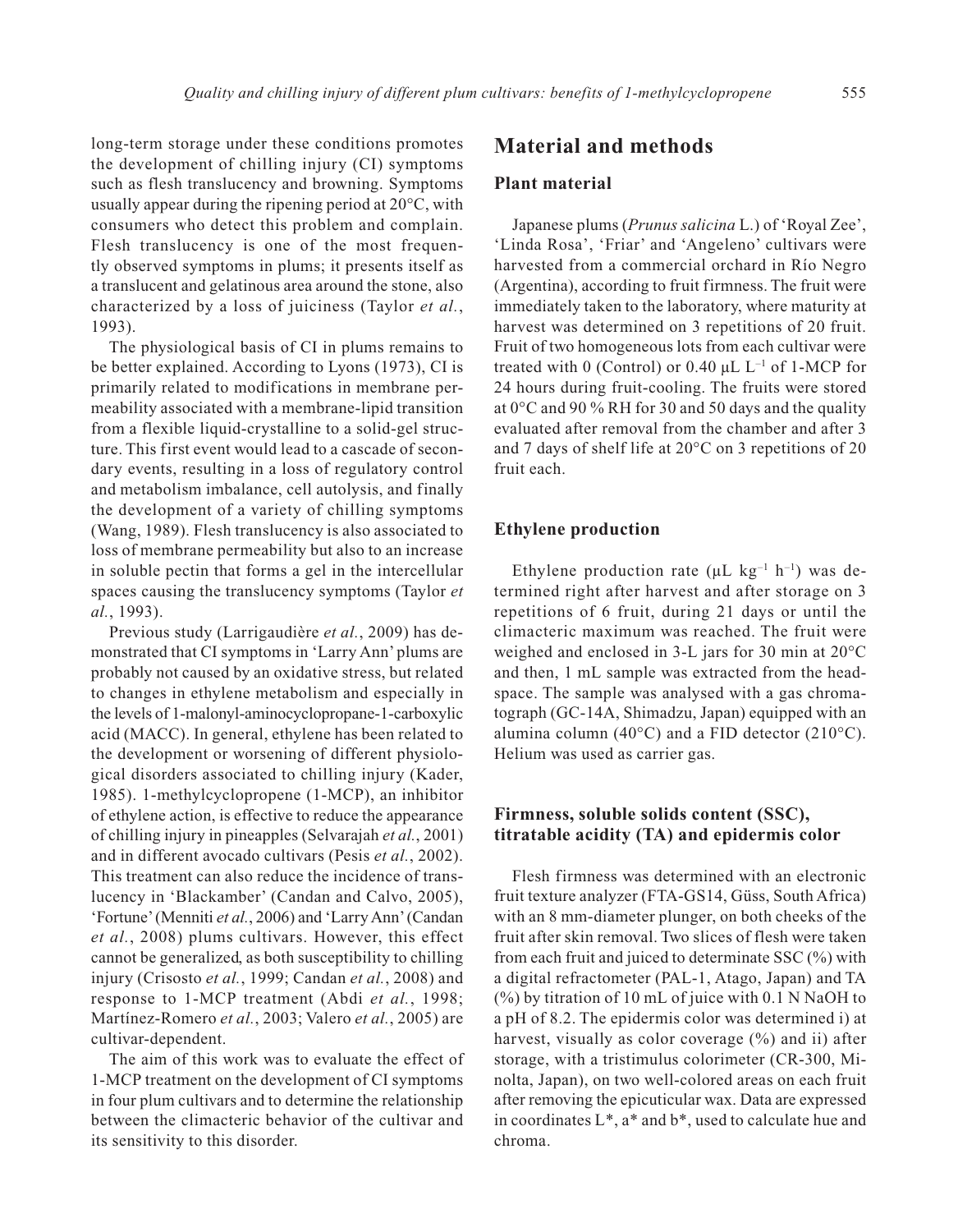#### **Flesh color and chilling injury symptoms**

Flesh color and chilling injury (CI) development were assessed visually by cutting each fruit on half along the equatorial axis. A 4-grade visual scale according to the percentage of flesh colored or injured was used: Uninjured (0%),  $G_1$  (up to 25%),  $G_2$  (25-50%),  $G_3$  (50-75%) and  $G_4$  (75-100%). Intensity of coloration and severity of CI were calculated as the total number of fruit in each grade multiplied by the grade and divided by the total of injured fruit. Chilling injury was also expressed as percentage of affected fruits.

#### **Statistical analysis**

All data obtained from the trial were analysed using ANOVA, carried out with Infostat/Professional v.2006p.1. Treatments were compared for each storage and shelf life period and then were subjected to mean separation by Tuckey test (0.05). The least significant differences (LSD) between treatments were calculated.

## **Results**

#### **Fruit characteristics at harvest**

The fruit were harvested at the optimum maturity, according to local recommended firmness values. 'Royal Zee' was firmer (53,4 N) than the other cultivars which are recommended to avoid over-ripeness during storage. 'Linda Rosa' and 'Friar' were harvested at middle firmness values (41-45 N) while 'Angeleno' was the less firm cultivar at harvest (34,8 N). For all the cultivars, the greater the firmness at harvest, the higher acidity and the lower soluble solids and color coverage was observed (Table 1). Ethylene production at 20°C during ripening after harvest differed significantly among plum cultivars. 'Royal Zee' presented a rapid

increase in ethylene production, reaching a maximum of 198.5  $\mu$ L kg<sup>-1</sup> h<sup>-1</sup> after 9 days at 20 $^{\circ}$ C. 'Linda Rosa' and 'Friar'did not reach a clear climacteric peak but presented a slow increase in ethylene production with maximum values of 21.2  $\mu$ L kg<sup>-1</sup> h<sup>-1</sup> and 17.3  $\mu$ L kg<sup>-1</sup> h<sup>-1</sup> after 17 and 20 days at 20°C, respectively. Finally, ethylene production of 'Angeleno'remained steady and under  $1 \mu L$  kg<sup>-1</sup> h<sup>-1</sup> throughout the study period (Fig. 1).

## **Effect of cold storage and 1-MCP on ethylene production**

The 'Royal Zee' plum fruit presented a rapid increase in ethylene production when removed from the cold storage chamber, but at lower rates and in fewer days than after harvest (Fig. 2). 1-MCP treatment significantly delayed the increase of ethylene production after 30 days of storage and reduced the maximum of the climacteric after 30 and 50 days of storage.

After storage at 0°C, 'Linda Rosa' and 'Friar' plums presented an increase in ethylene production capacity compared to the values observed at harvest, and control



**Figure 1.** Evolution of ethylene production right after harvest in 'Royal Zee' ( $\bullet$ ), 'Linda Rosa'  $(\square)$ , 'Friar' ( $\blacktriangle$ ) and 'Angeleno'  $\circ$ ) plums. Vertical bars represents the standard deviation, for three samples of 6 fruit each.

**Table 1.** Maturity indexes at harvest of 'Royal Zee', 'Friar', 'Linda Rosa' and 'Angeleno' plums

| Indexes                        | 'Royal Zee'      | 'Linda Rosa'     | 'Friar'          | 'Angeleno'       |
|--------------------------------|------------------|------------------|------------------|------------------|
| Weight $(g)$                   | $64.73 \pm 2.95$ | $98.58 \pm 5.70$ | $90.01 \pm 1.26$ | $87.34 \pm 4.19$ |
| Firmness $(N)$                 | $53.46 \pm 4.17$ | $41.26 \pm 0.36$ | $45.08 \pm 2.30$ | $34.84 \pm 1.21$ |
| Soluble solids content $(\% )$ | $11.17 \pm 0.51$ | $14.27 \pm 0.71$ | $12.03 \pm 0.25$ | $15.20 \pm 0.20$ |
| Titratable acidity $(\% )$     | $2.23 \pm 0.03$  | $1.63 \pm 0.10$  | $1.61 \pm 0.14$  | $1.16 \pm 0.07$  |
| Color coverage $(\% )$         | $18.35 \pm 2.74$ | $82.92 \pm 7.14$ | $95.00 \pm 3.25$ | $100 \pm 0.00$   |

Each value represents the average  $\pm$  standard deviation, for three samples of 20 fruit each.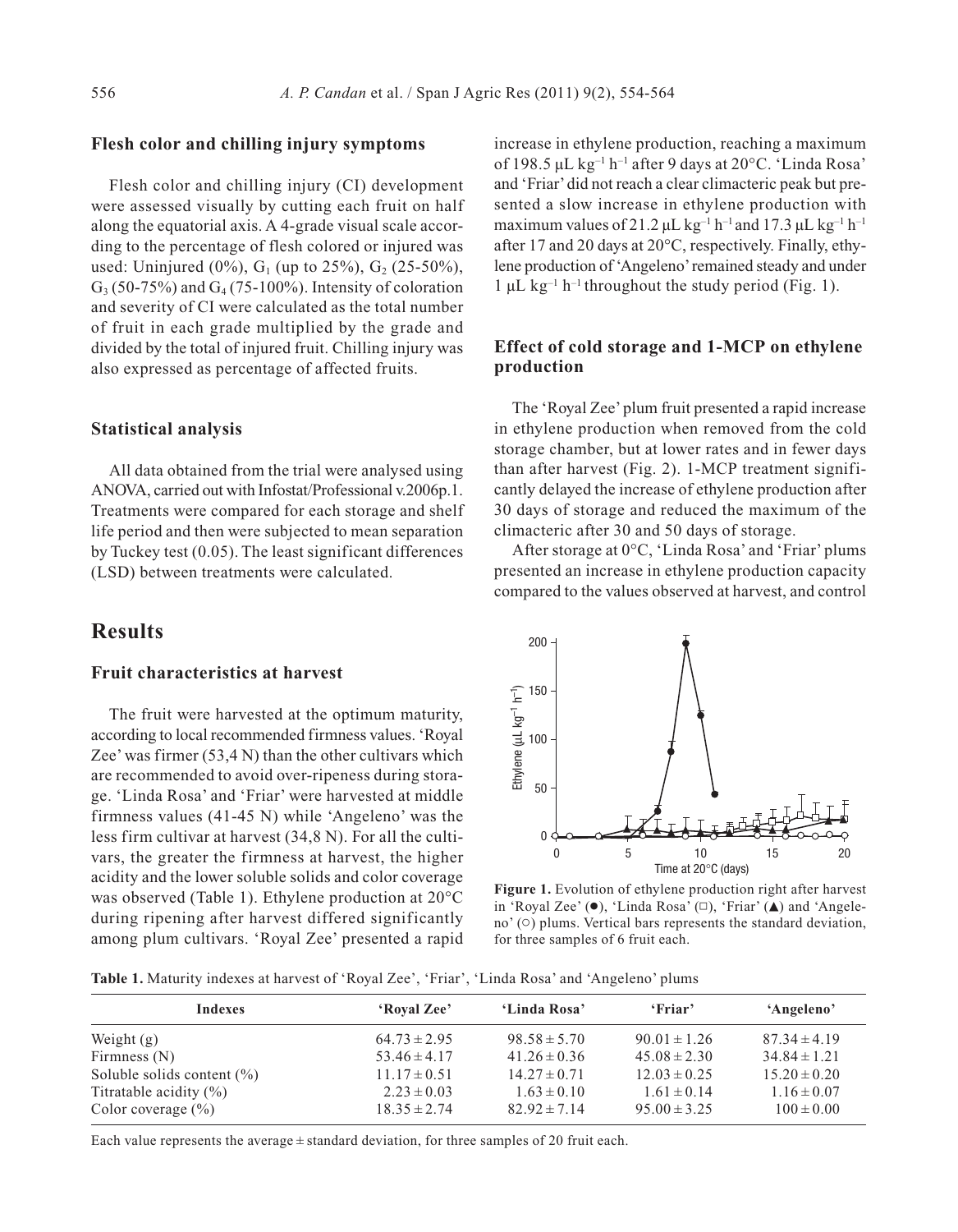

**Figure 2.** Evolution of ethylene production, firmness, titratable acidity and epidermis color during shelf life at 20 $^{\circ}$ C, after 30 and 50 days of storage at 0 $^{\circ}$ C in control ( $\bullet$ ) and 1-MCP-treated () 'Royal Zee' plums. Vertical bars show LSD (Tukey, 0.05) of the set of points presented in each graph.

fruit exhibited a clear climacteric peak during shelf life at 20°C. 1-MCP treatment delayed the occurrence of the climacteric peak in the 'Linda Rosa' cultivar both after 30 and 50 days of storage at 0°C (Fig. 3). A similar behavior was found for the 'Friar' cultivar with an inhibition of climacteric ethylene production after 30 days of storage (Fig. 4). Low-temperature storage did not affect the ethylene production rates in 'Angeleno' cultivar, which remained lower than  $3 \mu L kg^{-1} h^{-1}$ throughout the entire study period and without any differences between control fruit and 1-MCP-treated fruit (Fig. 5).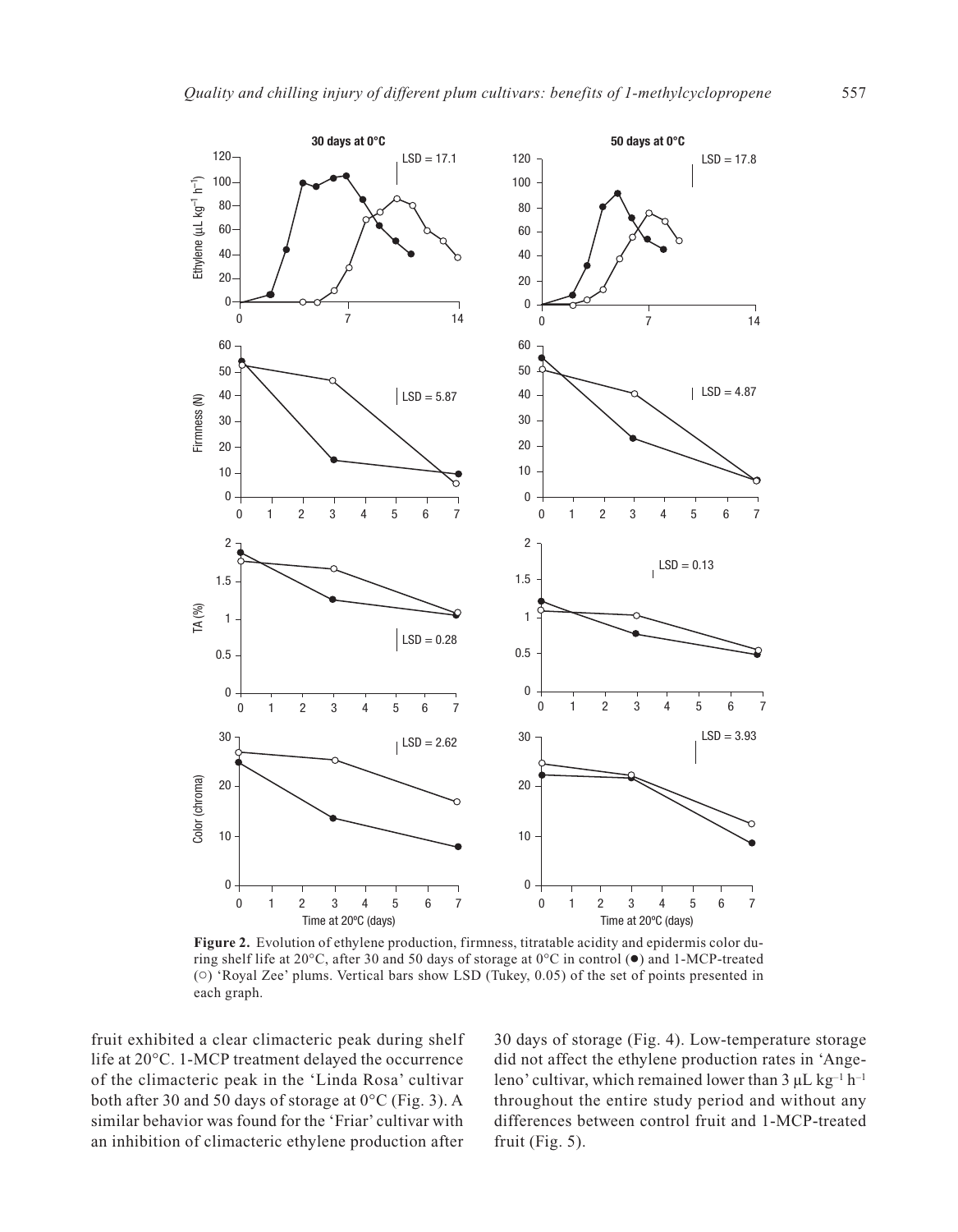

**Figure 3.** Evolution of ethylene production, firmness, titratable acidity and epidermis color during shelf life at 20 $^{\circ}$ C, after 30 and 50 days of storage at 0 $^{\circ}$ C in control ( $\bullet$ ) and 1-MCP-treated () 'Linda Rosa' plums. Vertical bars show LSD (Tukey, 0.05) of the set of points presented in each graph.

## **Effect of cold storage and 1-MCP on fruit ripening**

As for ethylene production, the evolution of maturity indexes during shelf life was cultivar dependent. 'Royal Zee' control fruit softened rapidly while 1-MCPtreated fruit presented significantly higher firmness

values up to 3 days of shelf life but not after 7 days of shelf life at 20°C (Fig. 2). 'Linda Rosa' and 'Friar' control fruit rapidly lost firmness during shelf life, while 1-MCP-treated fruit softened more slowly and maintained significantly higher firmness values up to 7 days of shelf life, both after 30 and 50 days of cold storage (Figs. 3 and 4). The 'Angeleno' cultivar presen-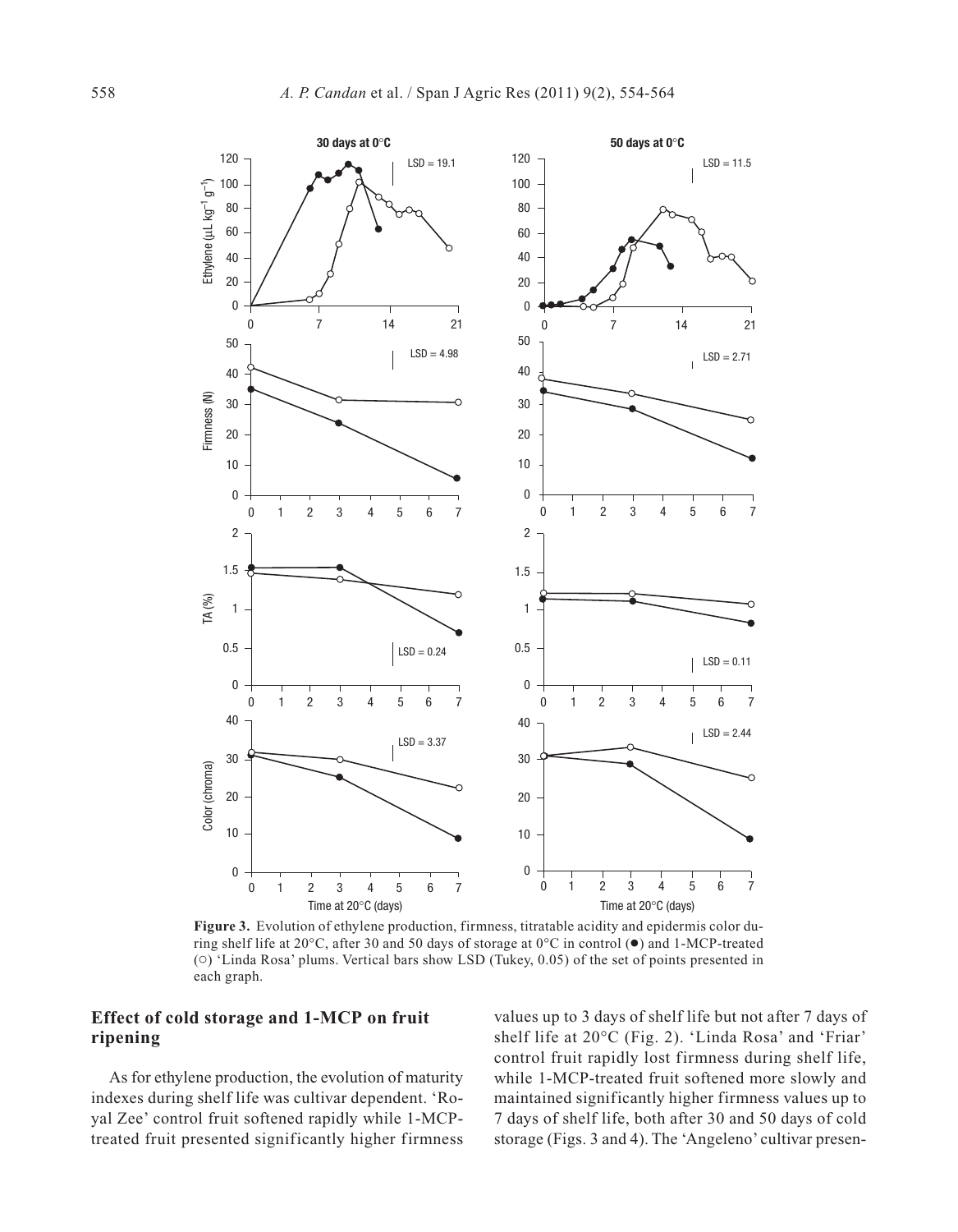

**Figure 4.** Evolution of ethylene production, firmness, titratable acidity and epidermis color during shelf life at 20°C, after 30 and 50 days of storage at 0°C in control (●) and 1-MCP-treated  $(0)$  'Friar' plums. Vertical bars show LSD (Tukey, 0.05) of the set of points presented in each graph.

ted very slow softening during shelf life, without any significant differences observed between control fruit and 1-MCP-treated fruit (Fig. 5).

The fruit presented a decrease in TA during cold storage and subsequent shelf life, except for the 'Angeleno' cultivar. 1-MCP treatment delayed TA loss during shelf life and significant differences were found after 3 days of shelf life for 'Royal Zee' plums, and

after 7 days of shelf life for 'Linda Rosa' and 'Friar' plums (Figs. 2, 3 and 4). SSC (%) remained steady throughout storage and shelf life and was not affected by 1-MCP treatment in any of the cultivars (data not shown).

The 'Angeleno' cultivar did not show significant epidermis color changes and no differences were observed between control fruit and 1-MCP-treated fruit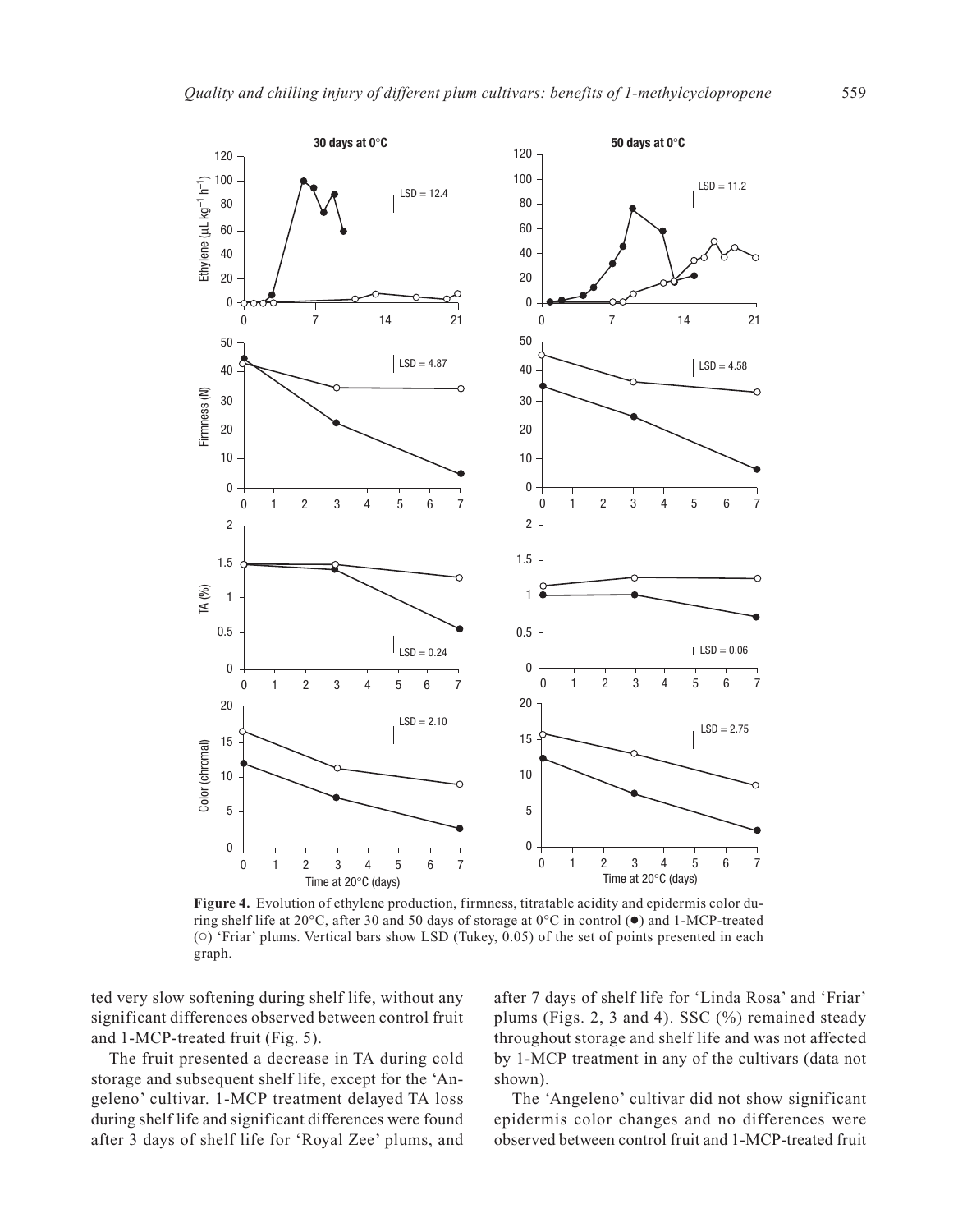

**Figure 5.** Evolution of ethylene production, firmness, titratable acidity and epidermis color during shelf life at 20 $^{\circ}$ C, after 30 and 50 days of storage at 0 $^{\circ}$ C in control ( $\bullet$ ) and 1-MCP-treated () 'Angeleno' plums. Vertical bars show LSD (Tukey, 0.05) of the set of points presented in each graph.

(Fig. 5). In contrast, the epidermis color changed from red to purple in 'Royal Zee' and 'Linda Rosa' plums, and from purple to black in 'Friar'. These color changes during storage of plums were reflected by the chroma better than by hue (data not shown). As visual color changed, significant decrease in chroma values was observed during shelf life. 1-MCP-treated fruit maintained higher chroma values during shelf life after 30 days of storage in 'Royal Zee' plums and after 30 and 50 days of storage in 'Linda Rosa' and 'Friar' plums (Figs. 2, 3, 4).

As observed for epidermis color, all cultivars except 'Angeleno' developed red flesh color (Table 2). The effect of 1-MCP on these characteristics was lower in 'Royal Zee' than in 'Linda Rosa' plums, and in the latter than in 'Friar' plums, in which 1-MCP totally inhibited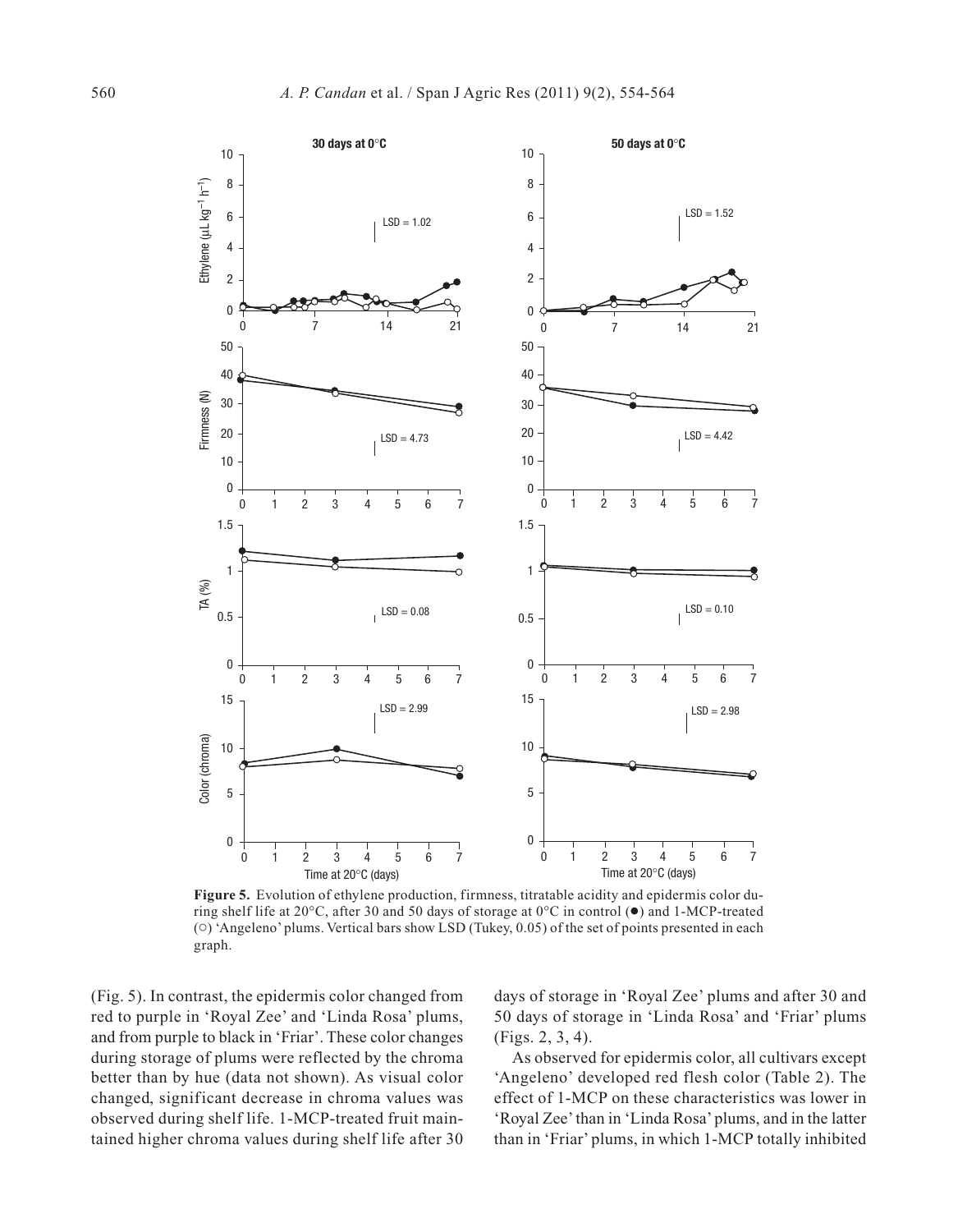|                    | 30 days at $0^{\circ}$ C               |                                        |                                        | 50 days at $0^{\circ}$ C               |                                        |                                        |
|--------------------|----------------------------------------|----------------------------------------|----------------------------------------|----------------------------------------|----------------------------------------|----------------------------------------|
|                    | $\bf{0}$                               | 3                                      | 7                                      | $\bf{0}$                               | 3                                      | 7                                      |
| Royal Zee          |                                        |                                        |                                        |                                        |                                        |                                        |
| Control<br>$1-MCP$ | 1.17 <sup>a</sup><br>1.00 <sup>a</sup> | 1.32 <sup>a</sup><br>$1.38^{a}$        | 1.74 <sup>b</sup><br>1.47 <sup>a</sup> | 1.19 <sup>a</sup><br>1.22 <sup>a</sup> | 1.24 <sup>a</sup><br>1.10 <sup>a</sup> | 1.62 <sup>a</sup><br>$1.45^{\rm a}$    |
| Linda Rosa         |                                        |                                        |                                        |                                        |                                        |                                        |
| Control<br>$1-MCP$ | 1.23 <sup>a</sup><br>1.00 <sup>a</sup> | 1.31 <sup>b</sup><br>1.00 <sup>a</sup> | $3.83^{b}$<br>1.33 <sup>a</sup>        | 1.22 <sup>a</sup><br>1.17 <sup>a</sup> | 1.43 <sup>a</sup><br>1.19a             | 2.03 <sup>b</sup><br>$1.35^{\rm a}$    |
| Friar              |                                        |                                        |                                        |                                        |                                        |                                        |
| Control<br>$1-MCP$ | $0^{\rm a}$<br>$\mathbf{0}^{\text{a}}$ | 1.50 <sup>b</sup><br>0.00 <sup>a</sup> | 2.21 <sup>b</sup><br>$0.00^{\rm a}$    | 1.07 <sup>b</sup><br>$0.00^{\rm a}$    | 2.20 <sup>b</sup><br>0.33 <sup>a</sup> | 3.03 <sup>b</sup><br>0.67 <sup>a</sup> |

**Table 2.** Effect of 1-MCP treatment on red flesh color development (intensity: 1 to 4) in different plum cultivars stored 30 and 50 days at  $0^{\circ}$ C and exposed to 0, 3 and 7 days of shelf life at  $20^{\circ}$ C

Mean separation was carried out using Tukey's test (0.05).

the development of red flesh color up to 50 days of storage at 0°C.

### **Discussion**

## **Effect of cold storage and 1-MCP on chilling injury (CI)**

Flesh translucency was the most important CI symptom observed in this work. In 'Royal Zee' plums, CI symptom was present after 30 days of storage at 0°C both in control fruit and in 1-MCP-treated fruit, and increased as the storage was extended and after 3 days of shelf life irrespective of the treatment (Fig. 6a). Flesh translucency affected 'Linda Rosa' and 'Friar' control fruits during shelf life especially after 50 days of storage at 0°C (Figs. 6b and 6c). 1-MCP treatment completely inhibited CI occurrence in both cultivars after 30 days of storage and significantly reduced the percentage of injured fruit even after 7 days of shelf life. No translucency symptoms were observed in the 'Angeleno' plum fruit in all the tests performed even without 1-MCP treatment.

The severity of translucency symptoms was 1.5 and 2 in 'Royal Zee', 0.5 and 2 in 'Linda Rosa' and 1 and 2 in 'Friar' plums at the end of shelf life and following 30 and 50 days of storage, respectively. As observed for percentage of injured fruit, 1-MCP treatment reduced the symptom's severity in 'Linda Rosa' and 'Friar' plums but not in 'Royal Zee' plums (data not shown).

# **Ripening pattern and response to 1-MCP**

Plums are traditionally considered as climacteric fruit, but in the last few years suppressed climacteric cultivars have been identified (Abdi *et al.*, 1997; Zuzunaga *et al*., 2001). According to this work 'Royal Zee' plums are considered climacteric and show a rapid increase in ethylene production during ripening (Dong *et al.*, 2002). In contrast, 'Angeleno' plums maintained a very low ethylene production throughout the postharvest period, which is in agreement with the observations of Holcroft *et al.* (2002), who define this cultivar as suppressed climacteric. 'Linda Rosa' and 'Friar' cultivar fruit presented low ethylene production rate after harvest, but a typically climacteric ripening pattern was observed after 30 and 50 days of storage at 0°C. These results suggest that these cultivars need low temperatures to start their climacteric ethylene synthesis, as observed in 'Songold' and 'Larry Ann' cultivars (Taylor *et al.*, 1993; Candan *et al.*, 2008). Such behavior has also been observed in other species like nectarines (Brecht and Kader, 1984), apples (Larrigaudière *et al.*, 1993, 1997) and pears (Lelièvre *et al.*, 1997).

The 1-MCP treatment reduced ethylene production and this effect was less significant in 'Royal Zee' than in 'Linda Rosa' plums and than in 'Friar' plums. This suggests that, among climacteric cultivars, the higher ethylene production rate at harvest, the less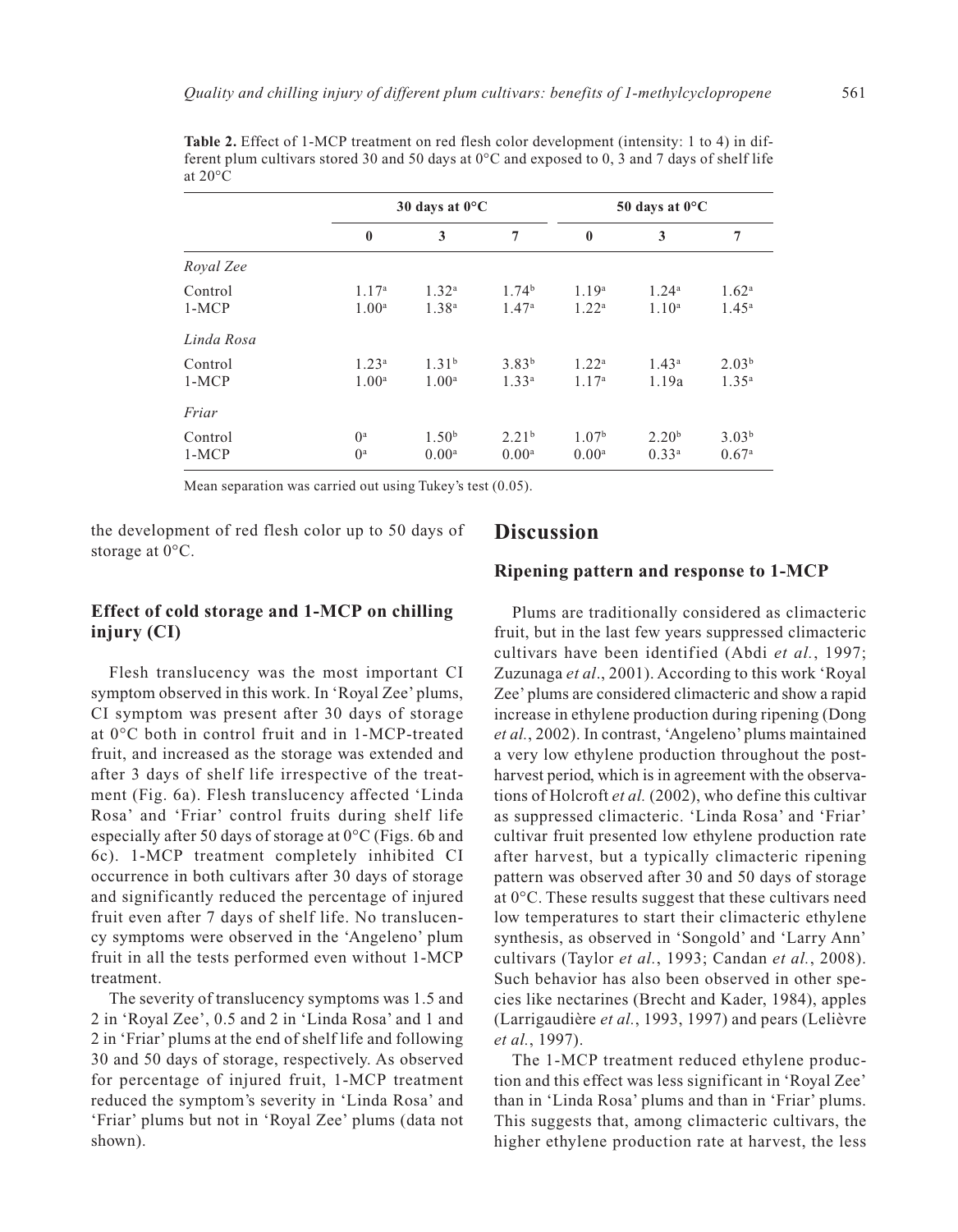

Figure 6. Percentage of fruit affected by flesh translucency during shelf life at 20°C after 30 and 50 days of storage at 0°C in control fruit (grey bars) and 1-MCP-treated fruit (white bars) of 'Royal Zee' (a), 'Linda Rosa' (b) and 'Friar' (c) plums. Within each graph, columns with different letters differ significantly according to the LSD value (Tukey, 0.05).

significant is the response to 1-MCP treatment. This result was in accordance to those observed by Valero *et al.* (2005) and showed that the 1-MCP dose required to control ripening in plum should be adjusted to the cultivar (Martínez-Romero *et al.*, 2003). In the case of the suppressed climacteric 'Angeleno' cultivar, 1-MCP treatment affected neither ethylene production nor maturity indexes (such as firmness, TA and epidermis color). Such a relationship has been observed in other cultivar and it was hypothesized that ripening changes were not related to ethylene production in suppressed climacteric cultivars (Abdi *et al.*, 1997). However, this result must be interpreted with caution, as other authors have observed that 1-MCP treatment reduces softening rates in these types of cultivars (Valero *et al.*, 2005; Menniti *et al.*, 2006).

#### **Effects of 1-MCP treatment on fruit quality**

In general it is recognized that 1-MCP treatment reduced firmness loss in plum (Dong *et al.*, 2002; Argenta *et al.*, 2003; Martínez-Romero *et al.*, 2003; Salvador *et al.*, 2003; Valero *et al.*, 2005; Candan *et al*., 2006). In accordance with this idea, low ethylene production in 'Angeleno' fruit coincides with lower softening rate than that observed in the other cultivars studied in this work. This result was observed by other authors (Holcroft *et al.*, 2002) and showed that flesh softening is an ethylene-dependent process (Lelièvre *et al.*, 1997). Softening is known to be associated with the fruit's cell wall degradation process, and it has recently been demonstrated that 1-MCP reduces cell wall-degrading enzymes' activity, helping to maintain the plums' firmness (Khan and Singh, 2007).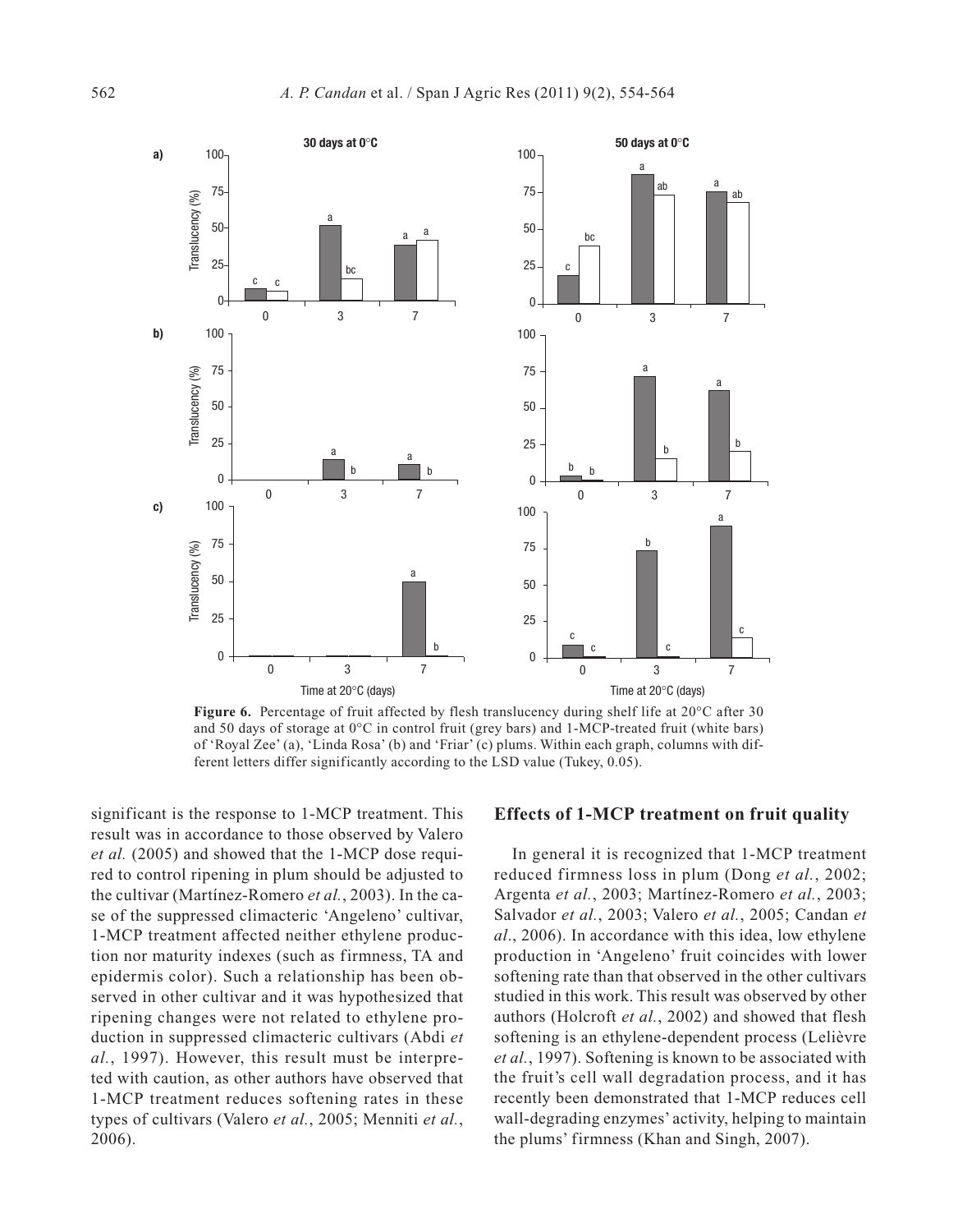'Royal Zee', 'Linda Rosa' and 'Friar' plums lost TA as the fruit's storage and shelf life extended, due to the utilization of organic acids as substrate in tissue respiration. 1-MCP-treated fruit maintained higher TA values, which could be due to a decrease in respiration rates, as observed in other cultivars (Dong *et al.*, 2002; Argenta *et al.*, 2003; Salvador *et al.*, 2003).

On the other hand, many previous studies showed that 1-MCP treatment delays epidermis color changes in plums (Dong *et al.*, 2002; Salvador *et al.*, 2003) and that such effect is cultivar-dependent (Valero *et al.*, 2005). This work showed 1-MCP treatment delayed the epidermis color change (chroma) in climacteric cultivars but not affected the color in the suppressed climacteric cultivar. Besides, 1-MCP treatment significantly reduced red flesh color development in 'Friar' and 'Linda Rosa' plums, coinciding with observations made in 'Laetitia' (Argenta *et al.*, 2003) and 'Blackamber'(Candan *et al.*, 2006) plums. Nonetheless, Dong *et al.* (2002) observed that the application of 1-MCP increased the development of red pigments in the flesh of 'Royal Zee' plums, but such behavior was not observed in this work.

According to firmness values recommended for plum consumption (Neri, 2003), the time needed to ripen varied between 3 and 5 days for 'Royal Zee', and between 5 and 6 days for 'Linda Rosa' and 'Friar'. 1-MCP treatment extended the fruit's shelf life by 4 to 7 days in 'Royal Zee' and more than 7 days in 'Linda Rosa' and 'Friar' similarly than for 'Blackamber' plums (Candan *et al.*, 2006). Besides texture, the plums' organoleptic quality is also closely related to sugar (SSC) and acid (TA) contents (Crisosto *et al.*, 2004). This and other research papers state that 1-MCP treatment does not affect SSC but maintains higher TA values, which might affect the fruit's final sensory quality (Dong *et al.*, 2002; Argenta *et al.*, 2003; Salvador *et al.,* 2003; Candan *et al.*, 2006). When 'Royal Zee' fruits reached their firmness consumption, the values of AT were similar in both controls and in treated fruits. Moreover, these values are consistent with those recommended by Crisosto *et al.* (2007) for the consumption of this variety. The same may be expected to occur with the other cultivars studied, but further studies are necessary to affirm it.

## **Effect of 1-MCP treatment on chilling injury**

According to the findings presented in this work, the percentage of fruit affected by translucency was higher in cultivars that exhibited higher ethylene production rate. In accordance with this idea, the 'Angeleno'cultivar fruit that produced low ethylene throughout the entire experimental period did not develop CI symptoms. These results show the relationship that exist between ethylene production and fruit susceptibility to CI and sustains the hypothesis proposed in previous research (Candan *et al.*, 2008). Moreover, 1-MCP treatment significantly reduced the appearance of translucency symptoms and even completely eliminated these symptoms in 'Linda Rosa' and 'Friar' cultivars after 30 days of storage. Similar results were also observed in 'Blackamber' (Candan and Calvo, 2005), 'Larry Ann'(Candan *et al.*, 2008) and 'Fortune'(Menniti *et al.*, 2006) plums.

Collectively, these results support the idea that ethylene participates in the development of chilling injury symptoms in climacteric plums (Candan *et al.*, 2008) and that 1-MCP is a useful tool for chilling injury control in this species. They also suggest that early ripening cultivars might be more susceptible to chilling injury than late ripening cultivars.

## **Acknowledgements**

This research was supported by INTA Alto Valle, Argentina (PNFRU-053911). The authors gratefully acknowledge the Rohm and Haas Company for providing Smartfresh<sup>™</sup> product.

# **References**

- ABDI N., HOLFORD P., McGLASSON W.B., MIZRAHI Y., 1997. Ripening behaviour and responses to propylene in four cultivars of Japanese type plums. Postharvest Biol Technol 12, 21-34.
- ABDI N., McGLASSON W.B., HOLFORD P., WILLIAMS M., MIZARAHI Y., 1998. Reponses of climacteric and suppressed climacteric plums to treatment with propylene and 1-methylcyclopropene. Postharvest Biol Technol 14, 29-39.
- ARGENTA L.C., KRAMMES J.G., MEGGUER C.A., AMARANTE C.V., MATTHEIS J., 2003. Ripening and quality of 'Laetitia' plums following harvest and cold storage as affected by inhibition of ethylene action. Pesq Agropec Bras 38, 1139-1148.
- BRECHT J.K., KADER A.A., 1984. Regulation of ethylene production by ripening nectarine fruit as influences by ethylene and low temperature. J Am Soc Hort Sci 109, 869-872.